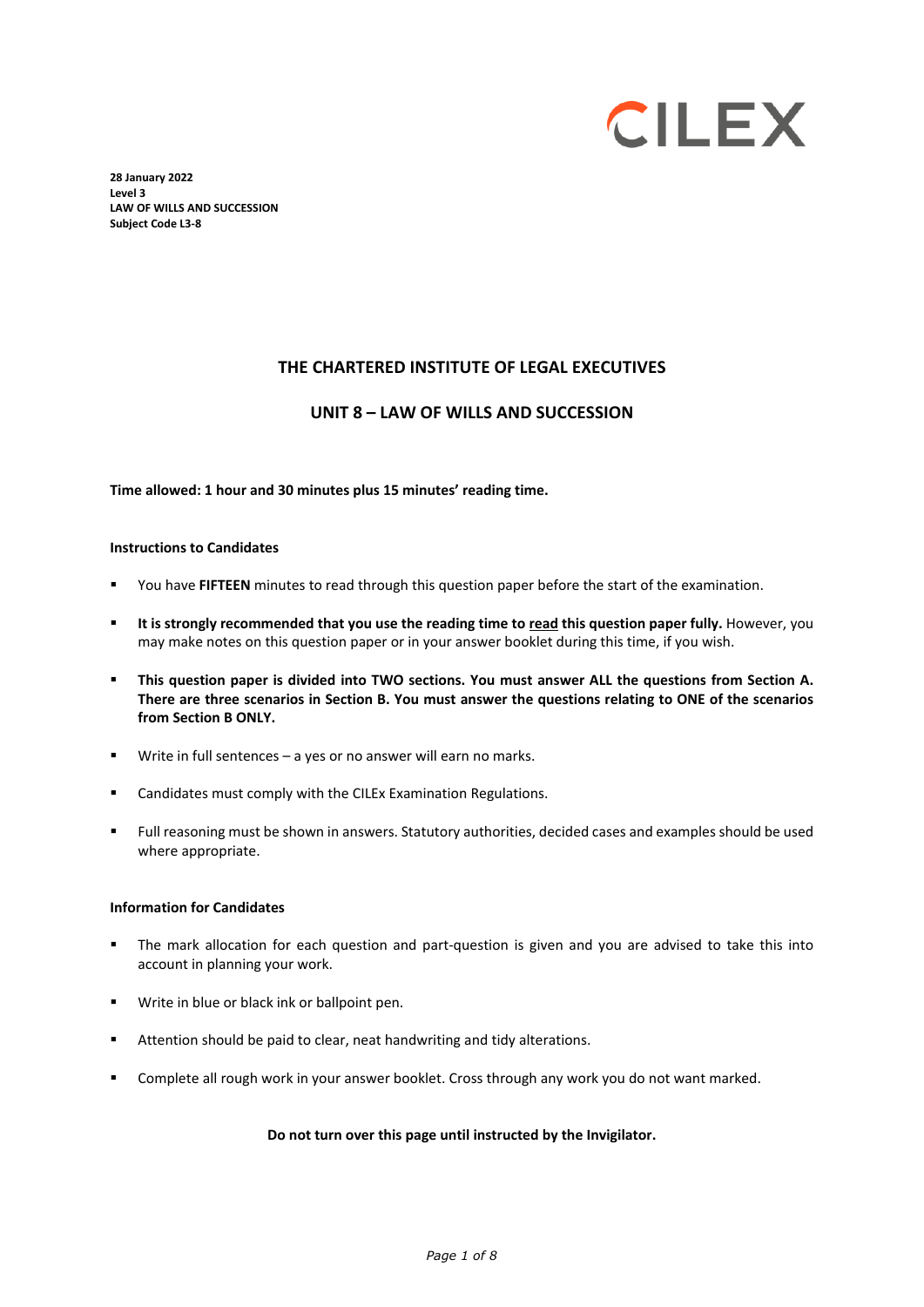## **SECTION A**

## **(Answer ALL questions in Section A)**

| 1.  | Identify five reasons why a person would make a Will.                                                                                                | (5 marks) |
|-----|------------------------------------------------------------------------------------------------------------------------------------------------------|-----------|
| 2.  | State four circumstances in which a person would be deemed unable to make a decision<br>for themselves under s.3(1) of the Mental Capacity Act 2005. |           |
|     |                                                                                                                                                      | (4 marks) |
| 3.  | State the maximum number of executors who can be named in a Grant of Probate.                                                                        |           |
|     |                                                                                                                                                      | (1 mark)  |
| 4.  | Describe the term 'ademption' in relation to legacies.                                                                                               | (3 marks) |
| 5.  | Describe the effect that a later marriage or civil partnership has on a Will.                                                                        | (2 marks) |
| 6.  | Arthur, a widower, had no issue and died intestate. State four categories of persons<br>entitled to inherit his estate.                              |           |
|     |                                                                                                                                                      | (4 marks) |
| 7.  | Describe the rules found in s.31 of the Trustee Act 1925.                                                                                            | (4 marks) |
| 8.  | Explain the circumstances in which a grant of 'Letters of Administration with Will<br>annexed' would be required.                                    |           |
|     |                                                                                                                                                      | (3 marks) |
| 9.  | Describe when an affidavit of due execution would be required.                                                                                       | (3 marks) |
| 10. | State the time limit for making a claim under the Inheritance (Provision for Family and<br>Dependants) Act 1975.                                     |           |
|     |                                                                                                                                                      | (1 mark)  |
|     |                                                                                                                                                      |           |

*(Total Marks for Section A: 30 marks)*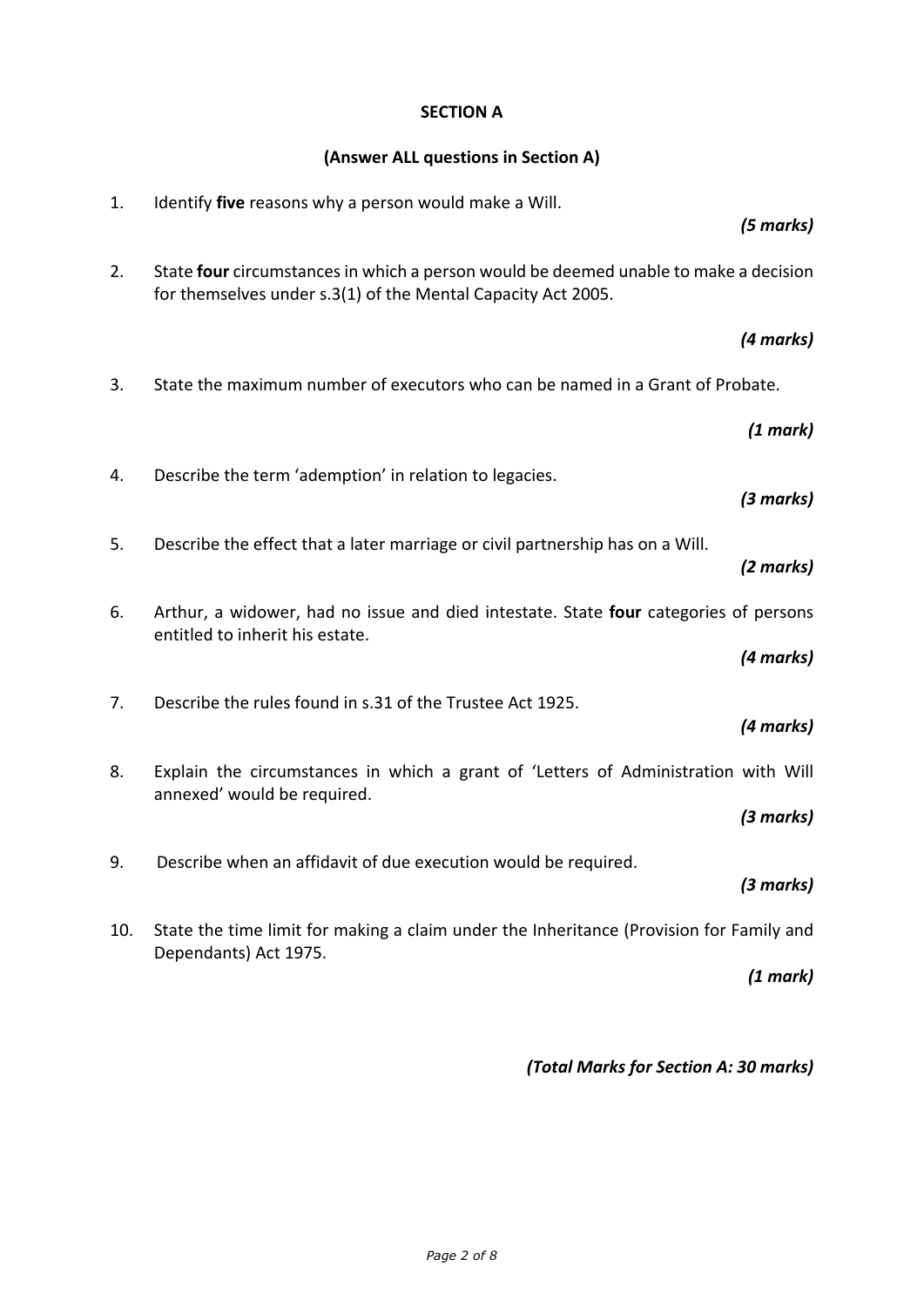## **SECTION B**

## **(There are three scenarios in Section B. Answer the questions relating to ONE of the scenarios ONLY)**

## **Scenario 1**

In March 2018, Olivia Pennyman, a professional musician, researched Wills on the internet and then typed and printed off her own Will. Olivia then asked two friends in her orchestra to act as witnesses to her Will, which reads as follows:

- 1. I Olivia Pennyman declare that this is my last Will.
- 2. I do not intend that this Will is revoked by any future marriage.
- 3. If I am not married then my estate is to pass to my niece Charlotte Richards.

Signed

Olivia Pennyman

**Dated 17 March 2018** Witnessed by **Julie** *Smith* Roger Smith

During the summer of 2021, Olivia met Sarah and, after a whirlwind romance, they were married on 17 August 2021. The wedding was a very modest affair, as Olivia's only relative was her son Ethan (aged 19 years) from her previous marriage.

Immediately after the wedding, Sarah sold her modest flat and moved into Olivia's threebedroomed stone cottage, called 'The Red House'.

Unexpectedly, Olivia died from cancer on 15 December 2021. She left an estate worth £536,000. The estate comprised:

- 'The Red House' valued at: £425,000
- musical instruments: £6,000
- jewellery: £900
- other personal possessions: £4,100
- jointly held bank account with Sarah: £100,000.

At the date of Olivia's sudden death, 'The Red House' was still in Olivia's sole name. Sarah has decided to sell 'The Red House' and buy another flat. For sentimental reasons, she would like to keep Olivia's jewellery collection, which she had often admired.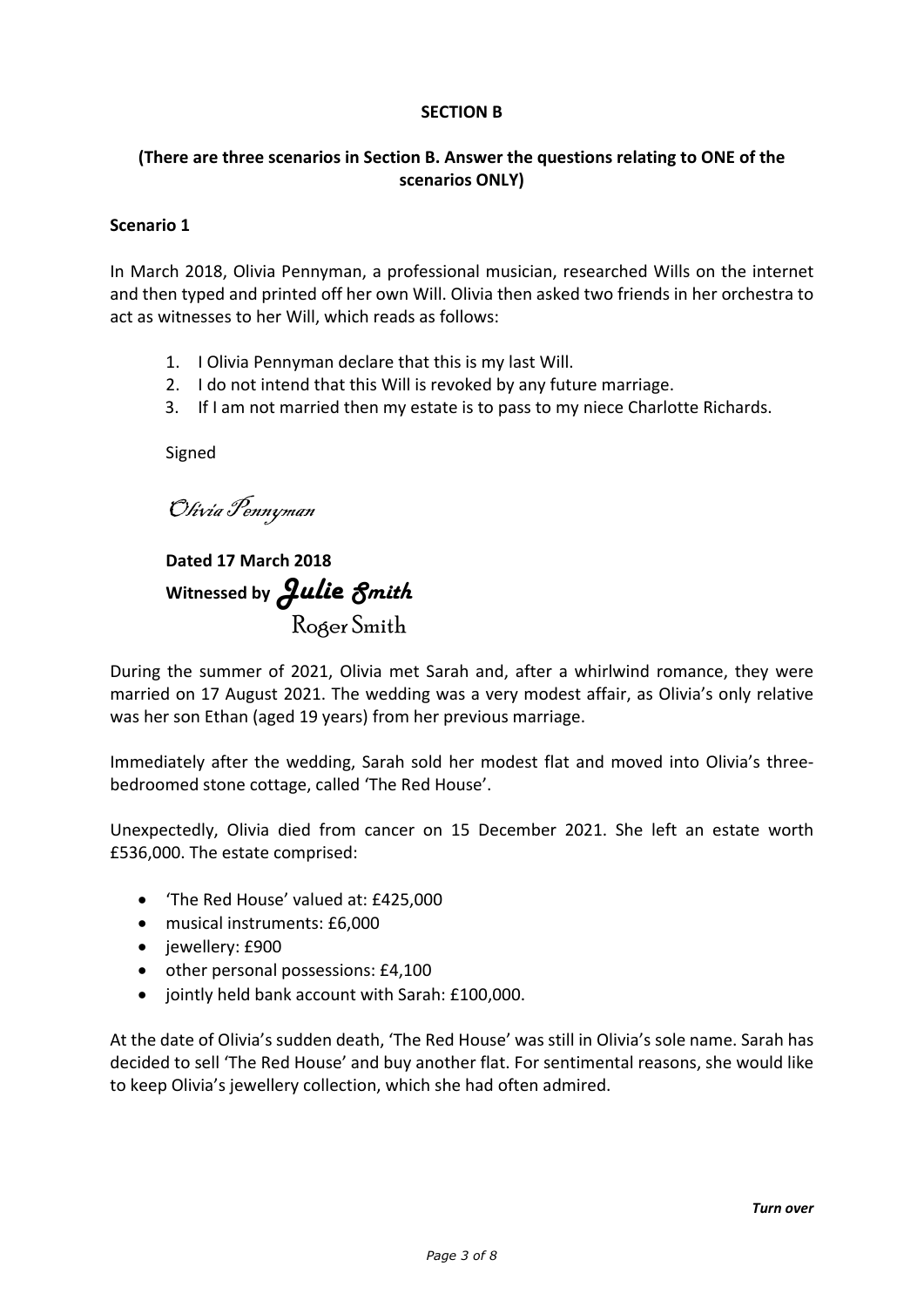#### **Scenario 1 Questions**

- 1. In relation to Olivia's Will:
	- (a) explain why the Will has been revoked;

(b) explain what Olivia was trying to achieve by clause 2 and why it is not effective, using **one** example from case law to illustrate your answer.

> *(7 marks) (Total: 10 marks)*

2. (a) Explain what Sarah is entitled to receive from the estate and why.

*(10 marks)*

*(3 marks)*

(b) Describe how the rest of the estate will be distributed.

*(4 marks) (Total: 14 marks)*

3. (a) Explain who is entitled to apply for the grant of 'Letters of Administration'.

*(3 marks)*

The administration of the estate is proceeding well, but the grant of 'Letters of Administration' has not yet been issued. A buyer has been found for 'The Red House' and the personal representative wishes to complete the sale as quickly as possible.

(b) Describe why the personal representative cannot sell the house yet.

*(3 marks) (Total: 6 marks)*

*(Total Marks for Scenario 1: 30 marks)*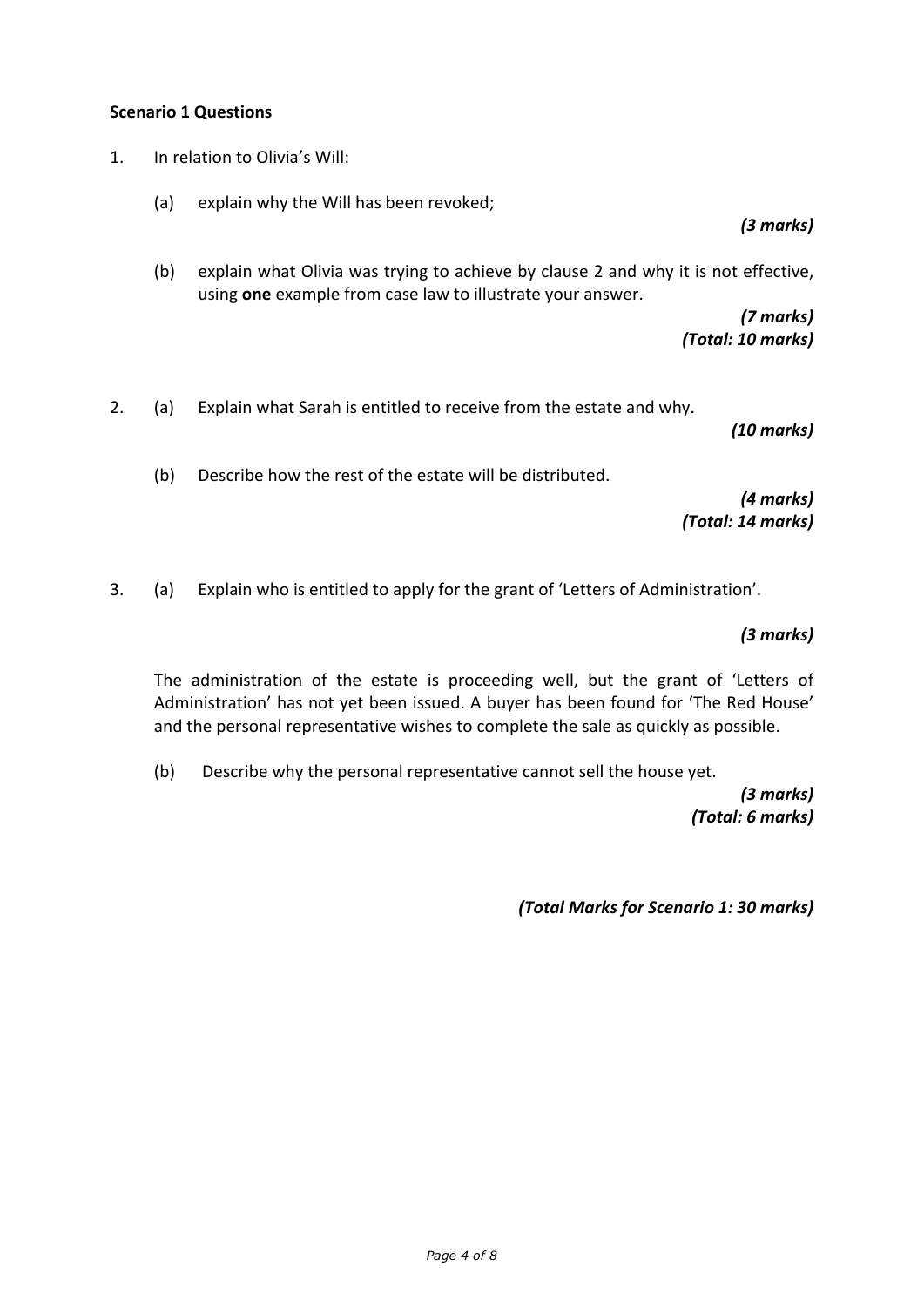## **Scenario 2**

Ethel Owens made a Will eight months after a diagnosis of dementia. She bought a 'Write your Own Will Pack' from her local newsagents and wrote out her Will. She then asked her two neighbours to act as witnesses. There are no doubts regarding the execution of the Will, which reads as follows:

- 1. This is my last Will and testament.
- 2. I appoint as my executor and trustee my friend Mildred Gordon.
- 3. I give all my estate to the Castlefield Cattery.

Signed by the said

Ethel Owens

*In our presence and then by us both in hers*

**Dated 17 December 2021**

## Witnessed by *Jacqueline* Hodson  *Arthur Hodson*

Ethel told Mildred that she had fallen out with her nephew Jonathan and her niece Rachel, as they did not visit Ethel over Christmas. Ethel said that her sister Gwendoline was not to have anything either, as Gwendoline had forgotten her recent birthday. Ethel told Mildred that she was worth about £800,000. Ethel said that she loved cats and she wanted the local cat rescue centre to inherit everything on her death.

Ethel died on 31 December 2021, leaving an estate valued at £900,000.

When they learned the contents of Ethel's Will, her only surviving relatives, Jonathan, Rachel and Gwendoline, were unhappy.

Ethel's nephew Jonathan has five children and has recently lost his job as an airline pilot.

Ethel had paid the monthly instalments on her niece Rachel's car loan for the past two years. Rachel is worried that she will not be able to afford to keep the car, which she relies on for work.

Ethel's sister Gwendoline has always relied on Ethel to pay for the cost of her carers, who come in to look after her twice a day. Gwendoline suffers from arthritis, which means she is physically unable to perform basic tasks like dressing and bathing.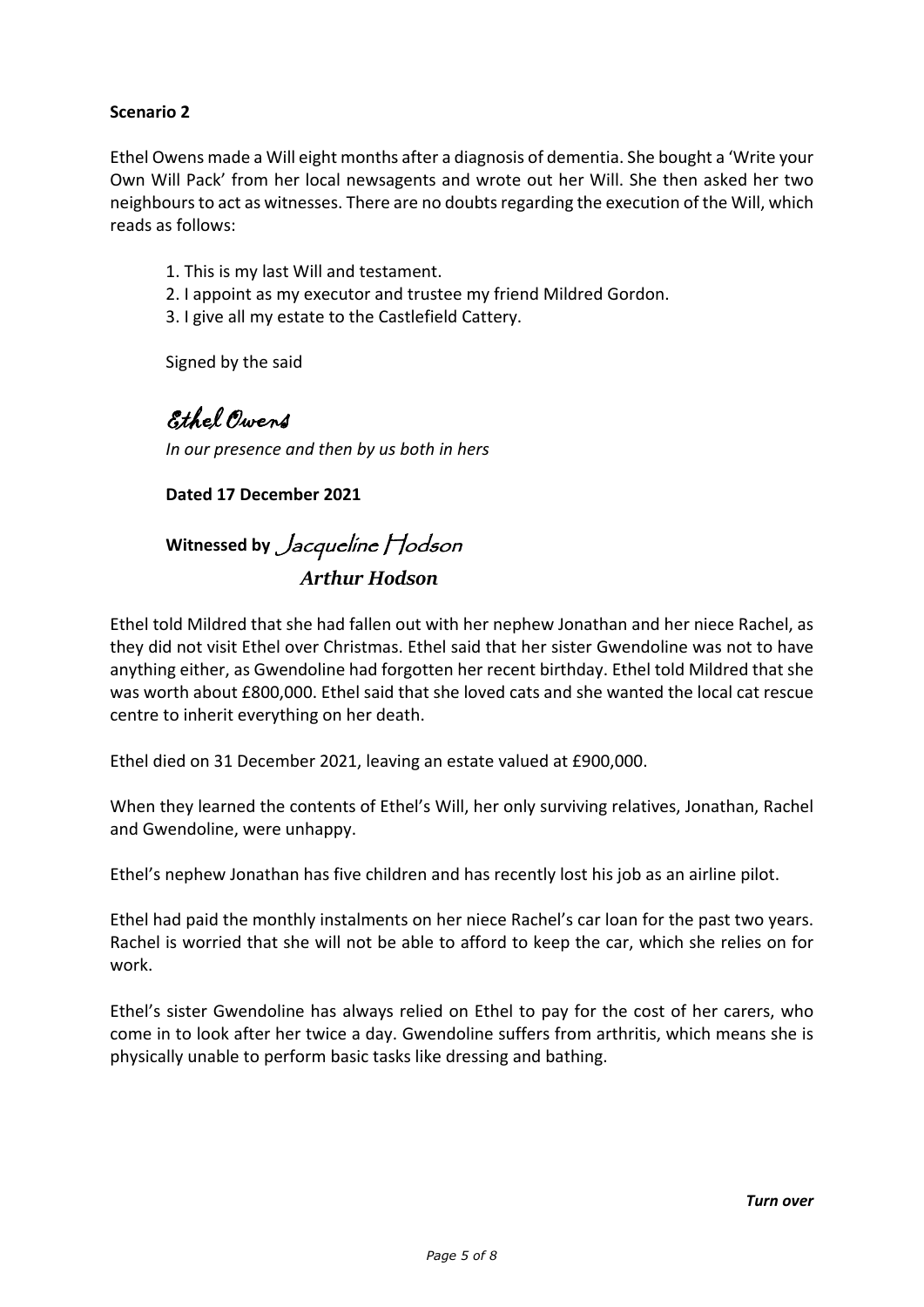## **Scenario 2 Questions**

- 1. In order to make a valid Will, a testator must have mental capacity. Explain whether Ethel had the necessary mental capacity under:
	- (a) the test set out in Banks v Goodfellow (1870);

*(7 marks)*

(b) the test set out in the Mental Capacity Act 2005.

*(8 marks) (Total: 15 marks)*

- 2. Assume, for the purposes of this question only, that Ethel's Will has now been admitted to Probate.
	- (a) Explain the standard of provision the court will apply and the factors that the court is likely to take into account in each case.

*(5 marks)*

(b) Explain whether each of Jonathan, Rachel and Gwendoline may be able to make a successful claim for financial provision against Ethel's estate.

> *(10 marks) (Total: 15 marks)*

*(Total Marks for Scenario 2: 30 marks)*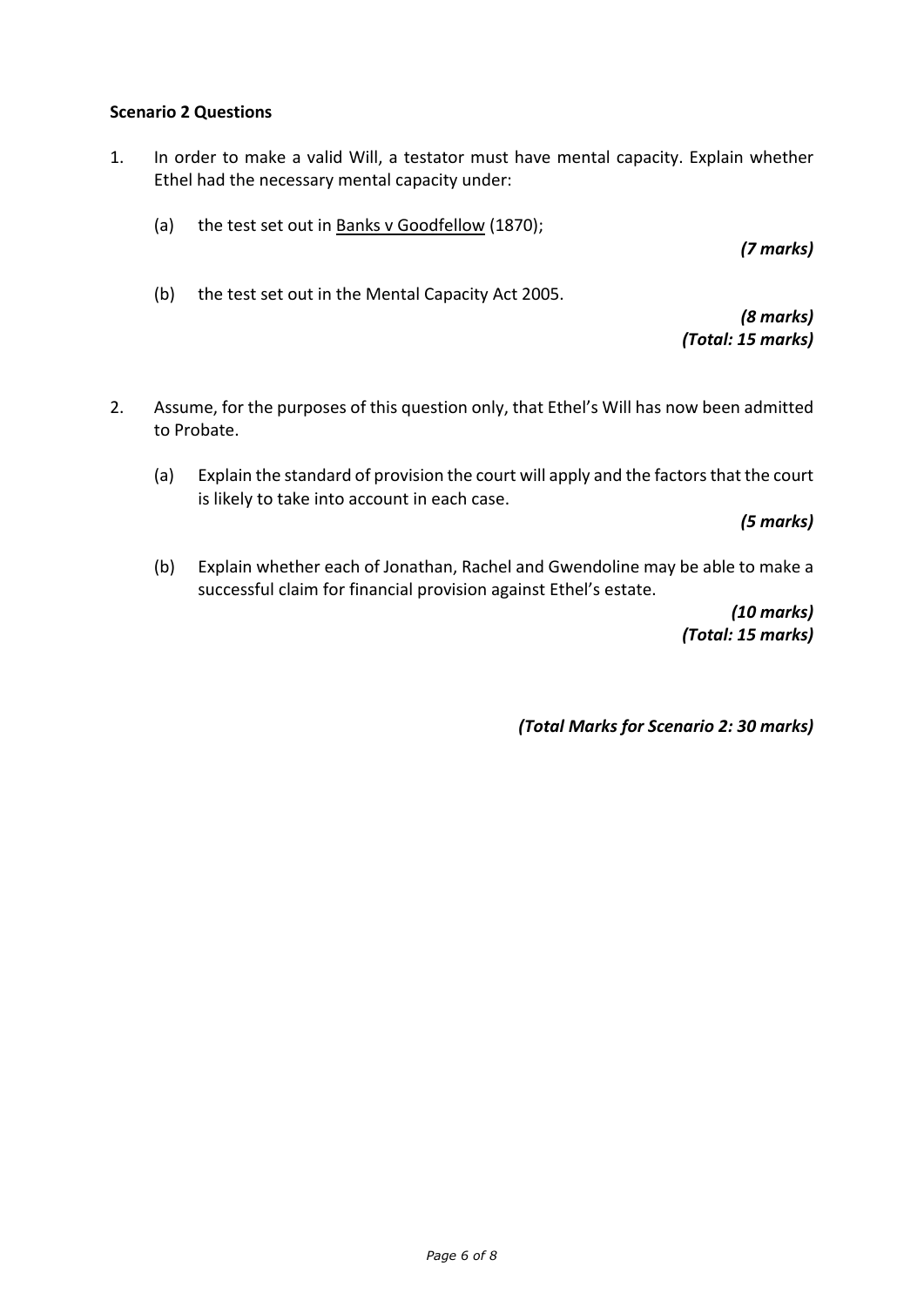## **Scenario 3**

Saad Afzal died suddenly from a heart attack on 15 May 2021. He had thought about making a Will for 40 years, but had never got round to putting his wishes in writing.

Saad had been married to Kiran for over 40 years, during which time the couple had built up a successful painting and decorating business. Saad and Kiran had a son, Jacob Afzal, and a daughter, Riya Afzal, both of whom are settled and live close by with their young families.

In the last year of his life, Saad had transferred the business to his children, but he still helped out whenever they were busy. He kept the van used in the business for travelling to work in his paint-splattered overalls.

At the time of his death, Saad's assets and liabilities were as follows:

| Assets                                                     |          |
|------------------------------------------------------------|----------|
| House called 'Raj Rise' valued at                          | £450,000 |
| Monies held in sole name in MoneyWise Bank current account | £2,300   |
| Household contents                                         | £3,000   |
| Van used in the business                                   | £6,500   |
| Second-hand private motor vehicle                          | £1,300   |
|                                                            | £463,100 |
|                                                            |          |
| Liabilities                                                |          |
| Mortgage on 'Raj Rise'                                     | £60,000  |
| Funeral costs                                              | £4,600   |
| Mobile phone bill                                          | £87      |
| Credit card bill                                           | £100     |
|                                                            | £64,787  |

Net estate: £463,100 - £64,787 = £398,313

The couple also had jointly owned bank accounts with MoneyWise Bank, with credit balances totalling £64,800. All the bank accounts were opened over 20 years ago.

The mortgage on Saad's house was taken out 12 years ago, when he had a conservatory built on the back of the kitchen. Since Kiran had never worked, the house was in Saad's name only, although the couple had always regarded it as their family home. Kiran would like to remain living in the family home, as it holds so many happy memories for her.